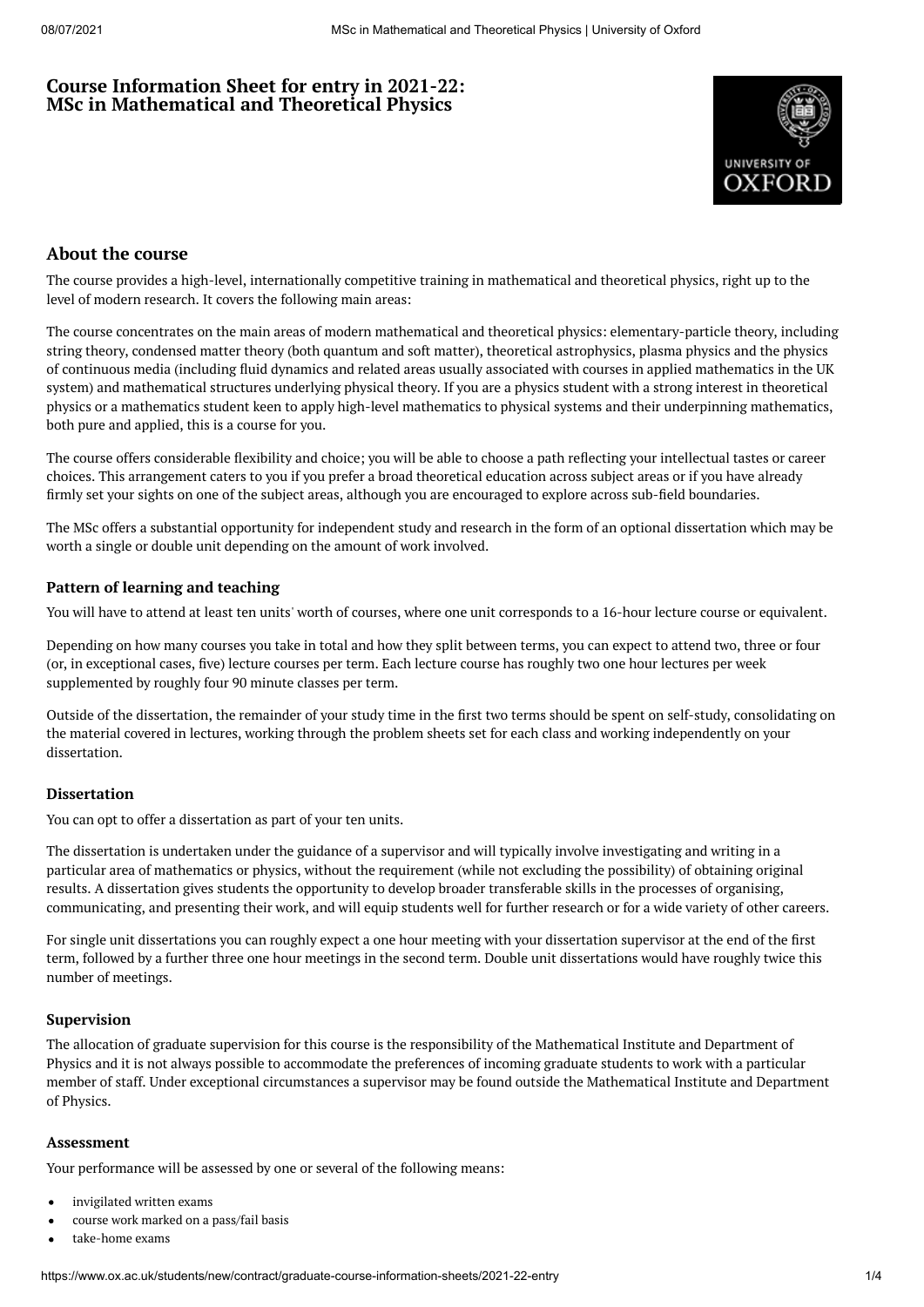mini-projects due shortly after the end of the lecture course.  $\bullet$ 

The modes of assessment for a given course are decided by the course lecturer and will be published at the beginning of each academic year. As a general rule, foundational courses will be offered with an invigilated exam while some of the more advanced courses will typically be relying on the other assessment methods mentioned above. At least four of the ten units must be assessed by an invigilated exam and, therefore, have to be taken from lecture courses which provide this type of assessment. A further three units must be assessed by invigilated written exam, take-home exam or mini-project. Apart from these restrictions, you are free to choose from the available programme of lecture courses.

#### **Changes to courses**

The University will seek to deliver this course in accordance with the description set out above. However, there may be situations in which it is desirable or necessary for the University to make changes in course provision, either before or after registration. These may include significant changes made necessary by a pandemic (including Covid-19), epidemic or local health emergency. For further information, please see the University's Terms and Conditions (http://www.graduate.ox.ac.uk/terms) and our page on changes to courses (http://www.graduate.ox.ac.uk/coursechanges).

#### **Expected length of course**

|                                         | <b>Full Time Only</b> |  |  |
|-----------------------------------------|-----------------------|--|--|
| <b>Expected length</b> $\vert$ 9 months |                       |  |  |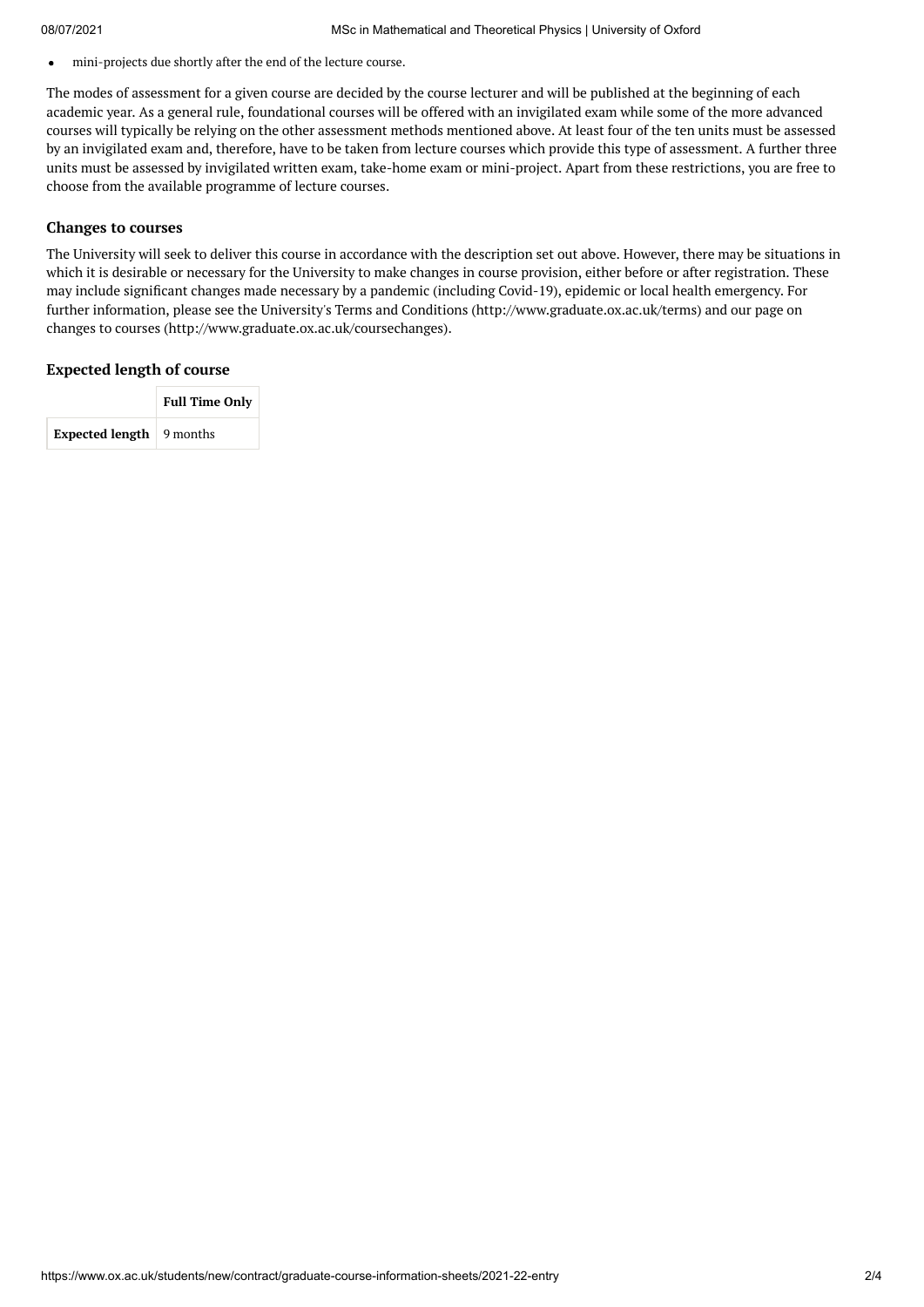#### **Costs**

#### **Annual fees for entry in 2021-22**

| <b>Fee status</b>                                                | Annual Course fees |
|------------------------------------------------------------------|--------------------|
| Home (UK, Republic of Ireland,<br>Channel Islands & Isle of Man) | £10,550            |
| Overseas (including EU)                                          | £27,460            |

Course fees are payable each year, for the duration of your fee liability (your fee liability is the length of time for which you are required to pay course fees). For courses lasting longer than one year, please be aware that fees will usually increase annually. Information about how much fees and other costs may increase is set out in the University's Terms and Conditions.

Course fees cover your teaching as well as other academic services and facilities provided to support your studies. Unless specified in the additional cost information (below), course fees do not cover your accommodation, residential costs or other living costs. They also don't cover any additional costs and charges that are outlined in the additional cost information.

#### **Additional cost information**

There are no compulsory elements of this course that entail additional costs beyond fees and living costs. However, as part of your course requirements, you may need to choose a dissertation, a project or a thesis topic. Please note that, depending on your choice of topic and the research required to complete it, you may incur additional expenses, such as travel expenses, research expenses, and field trips. You will need to meet these additional costs, although you may be able to apply for small grants from your department and/or college to help you cover some of these expenses.